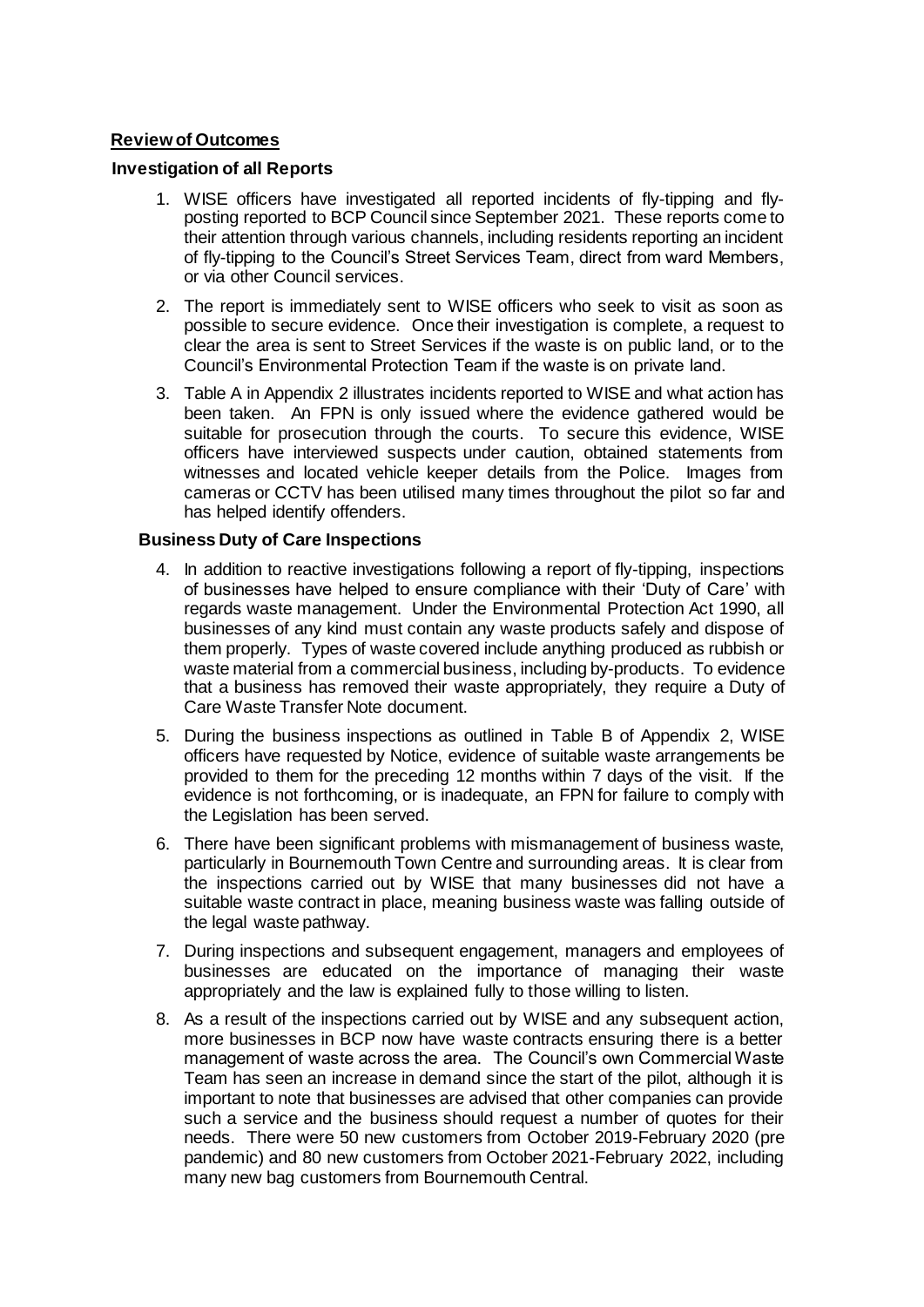- 9. The absence of detailed geospatial data at the commencement of the trial makes it challenging to draw evidenced conclusions about the efficacy of the pilot after just 6 months of operation. Nevertheless, there has been extremely positive feedback from colleagues in Environment who often spent many hours of their work in certain areas and some photos of alleyways near to Commercial premises in Bournemouth are in Appendix 3 showing the condition before WISE visited and the condition a number of weeks after.
- 10. In one incident, WISE officers located rats in a commercial kitchen which was immediately reported to the Council's Environmental Health Team. Subsequent enquiries led to a voluntary closure of the food premises, protecting the public from likely harm.

# **Hard-to-Evidence Casework**

11. WISE officers have also used initiative to locate offenders from businesses, with one inspection in Bournemouth leading to a large fly-tipped commercial fridge being located in a rear alley. Investigations after locating the supplier and product number, led officers back to the business that had ordered the item and interviews subsequently led to a confession and an FPN.

## **Fly-Posting**

12. Table C in Appendix 2 illustrates the details and responses to fly-posting by WISE with 7 FPNs served following 10 reports. Until the start of the contract, the Council's Events officers had been attempting to manage reports of fly-posting, some of which were dangerous by their placement at road junctions, although no formal enforcement actions had taken place. The pilot has enabled enforcement action to take place and WISE Officers also remove the offending item once evidence has been secured, further saving Council resource. Offenders are then questioned and fined if appropriate under the Anti-Social Behaviour Act 2003. They are also reminded of the law and the potential dangers and environmental impact during any engagement.

### **FPN Recovery Rate**

- 13. As of 3 March 2022, 394 FPNs have been served in total and 67.5% have been paid. This has resulted in £45,630 in fines being paid to WISE. BCP Council receive 10% of the recovered fines, which is kept aside for other service-related work, the cost of administering the contract and legal costs for those cases not paid that will proceed to Court. No enforcement investigation has been required by Council officers for these cases, thereby ensuring the pilot is cost-neutral.
- 14. Those served with a fine are given every opportunity by WISE to pay before referring the matter to the Council's Environmental Protection Team for consideration of prosecution. 101 fines have been paid after the formal 28-day period offenders have to pay, which has saved valuable time in legal discussions and potential action that would have taken place otherwise. WISE make significant effort to engage a party served with an FPN to help avoid a potentially costly Court case for all and help prevent first offenders from receiving a criminal record if found guilty.
- 15. The Environmental Protection Team are currently considering 2 cases whereby those found guilty of an offence have not paid. This number is likely to increase as the pilot continues and the 10% the Council receives from the fine income will support funding for additional legal support. During consideration of progressing with legal action, the public interest test will be considered as well as specific detail with the case including any past history, the significance of impact on the community and the costs associated with the clearance. Any positive result in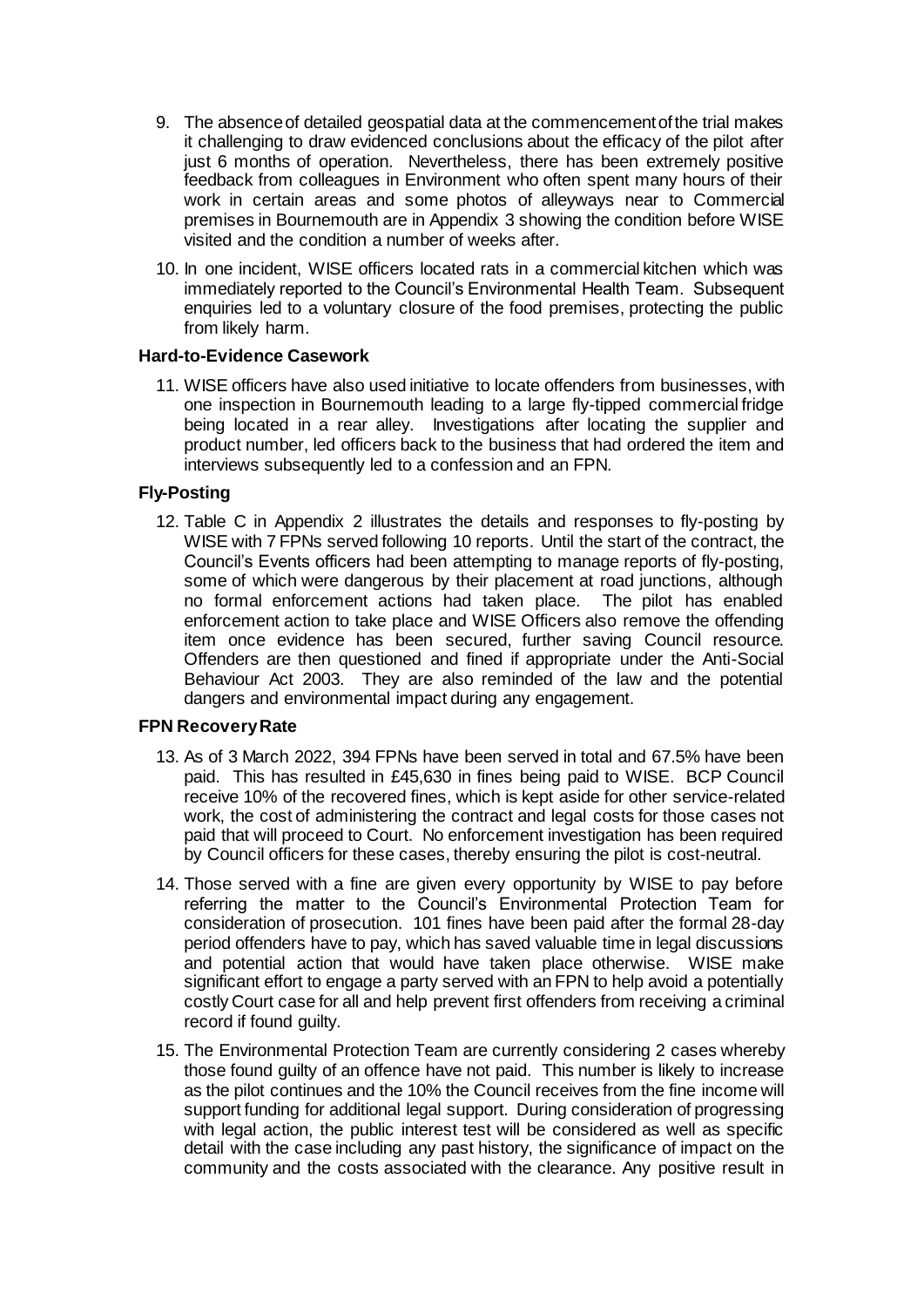the Courts will be publicised to help reassure the public and make it clear that BCP does not tolerate these offences.

# **Customer Service and Added Value**

- 16. 3 cases that would have met the threshold for an FPN have not been pursued by WISE due mitigating factors such as health issues, compassionate grounds and language barriers. WISE are committed to engagement with possible offenders and always ensure only those who have understood they have committed an offence are fined and the reputation of the Council is protected as much as possible.
- 17. A more comprehensive picture is being developed of locality and types of flytipping. The map in Appendix 2 highlights the areas where enforcement action has been taken. It illustrates that the demand is most prevalent in Bournemouth Central, East Cliff and Springbourne, Westbourne and West Cliff and Creekmoor Wards.
- 18. Proactive investigations have taken place during patrols by WISE officers, meaning that some incidents that would not be reported to the Council result in action and clearance, sometimes more quickly than would have been previously. While this adds some pressure to busy teams, it adds value to the residents, businesses and visitors of BCP.

## **Review of Challenges**

## **Conduct Against Officers**

19. As with all enforcement work, there are challenges where those who knowingly or unknowingly have committed an offence under environmental law. Engagement with officers is often aggressive and information can be hard to come by to assist with an investigation and WISE officers have experienced this during the pilot.

A particular engagement in Bournemouth led to the WISE officer calling the Police as he feared for his and other resident's safety when an offender followed him back to his vehicle and made a number of false accusations. Residents in the locality witnessed the incident and some tried to intervene, while also advising they were upset at the ongoing situation with fly-tipping in their road and the officer had to calmly manage this situation prior to the arrival of the Police.

#### **Delays in Response**

20. There have been a number of cases where a delay to clearance of waste has resulted from the investigating officer being unable to immediately secure evidence from a fly-tip. While this is limited in number, this remains a concem and will be an ongoing challenge while reports are increasing.

#### **Collation of Evidence**

- 21. Many residents who report incidents do so anonymously, meaning evidence collection is challenging unless incriminating evidence is found within the waste. While WISE officers use experience and initiative to try to identify offenders, this is a challenge that will likely continue.
- 22. Witnesses of incidents are usually reluctant to agree to attend Court, meaning some cases will have to be dropped without penalty to an offender. WISE officers have offered support and confidence to many witnesses, but many still refuse to commit to providing evidence that would be key to proving a case to the level required and therefore a fine, and/or prosecution, cannot be carried out.

#### **Public Feedback**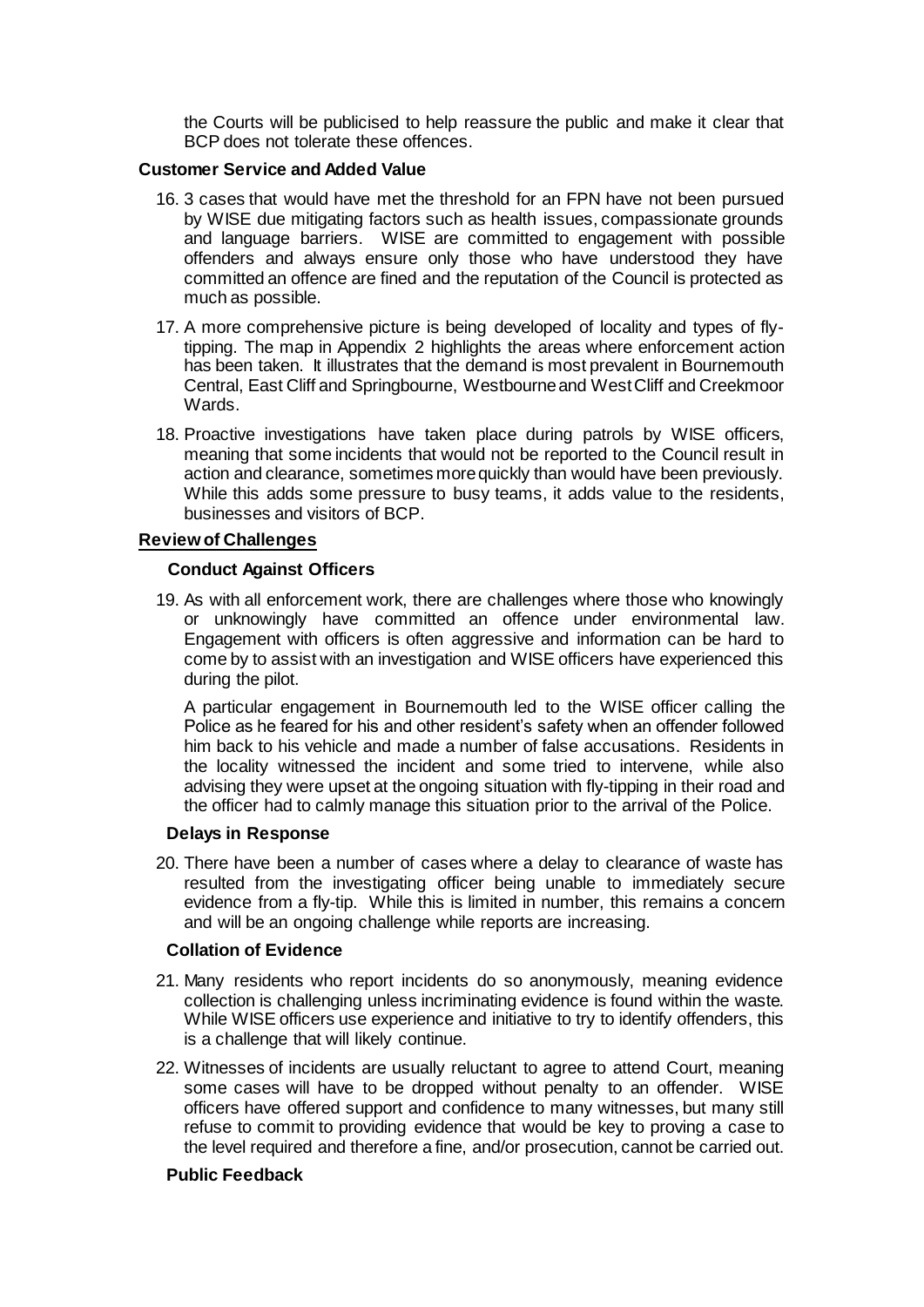- 23. Public concern is an expected and real challenge to this pilot. A number of news stories have appeared since the start of this pilot prompted by someone found guilty of an offence who disagrees and raising the matter as public interest through the media.
- 24. This is a risk to the reputation of the pilot and the Council and Regulatory Managers have worked hard to minimise the impact of this due to the positive outcomes the pilot has achieved to date and the wider benefits to the Council's area.
- 25. It is challenging to counter arguments that WISE officers have been too quick to serve an FPN, which is often the headline, due to data protection rules that Council officers are duty bound to comply with. The manager of the Environmental Protection Team investigates all complaints and cases raised to the media and has ensured best practice has been followed, commenting to this effect. However, this has not necessarily been accepted by others and can be difficult to justify without revealing information protected under data-protection rules.
- 26. Officers expect this challenge to continue, although where a case is beginning to feel contentious by WISE officers, they will seek clarity and instruction from the manager of the pilot. It is also worth noting that commentators to the news stories to date have broadly supported enforcement action against those who mismanage waste and feedback from residents who have made the report is that they are pleased to know that enforcement action is now being taken on flytippers.

## **Legacy Arrangements**

- 27. Difference in Legacy Authority arrangements have led to some decisions being reversed due to lack of understanding and practice formed over a number of years.
- 28. This has been particularly challenging in Bournemouth Town Centre where some waste from businesses has been collected by a private contractor engaged by the Council many years ago to remove commercial waste left out on streets. Hence the expectation of many businesses in this locality is that they have been complying with their legal duties. While the practice does not absolve a business of their duties, WISE and Council officers agreed that issuing an FPN to certain businesses was inappropriate initially and if businesses subsequently employed a waste contractor to manage their waste lawfully, no further action would be taken.

# **Complaints**

- 29. The manager of the pilot has experience in dealing with complaints against enforcement officers and this challenge was expected during this pilot.
- 30. Understandably, where people have committed an offence, either knowingly or otherwise, many are angry and upset that they are being penalised and it was anticipated that this pilot would lead to complaints against the conduct of WISE officers.
- 31. With a simple representation and complaints procedure, many grievances have been managed quickly and effectively with only 7 escalating to the Council officer managing the pilot. On review of bodycam footage and investigation into the specifics of the case, 1 case was upheld and 1 partially upheld. This is likely however to remain a challenge.

# **Expectation Management**